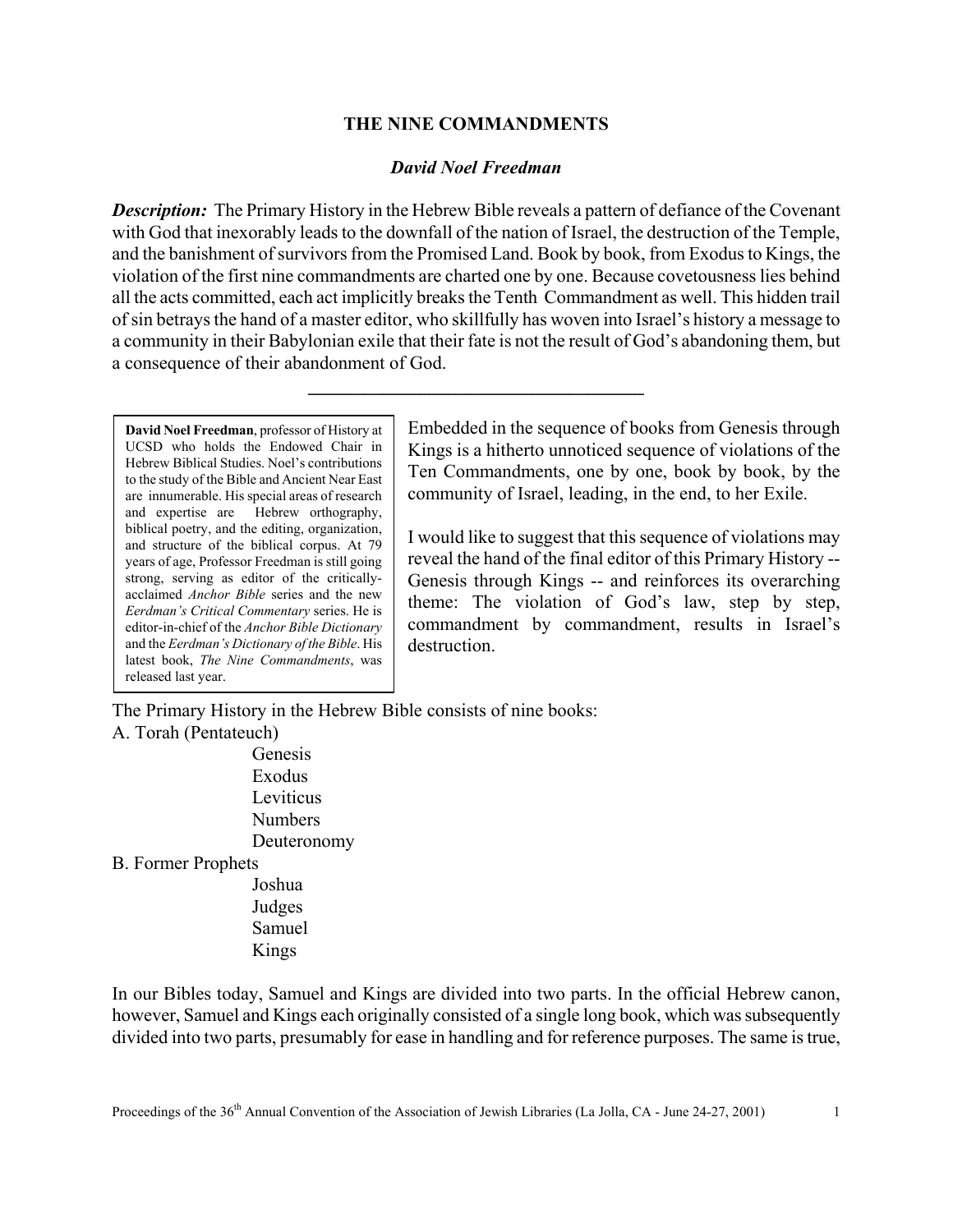incidentally, of Chronicles, which, however, is a later composition, not part of the Primary History and indeed appears at the very end of the Hebrew Bible.

In English and Greek Bibles, the Book of Ruth is attached to Judges, but that insertion reflects secondary and derivative arrangements; in the Hebrew Bible, the Book of Ruth appears near the end.

So these nine books from Genesis through Kings form the Primary History of Israel as recounted in the Hebrew Bible. They constitute a single narrative sequence, tracing the story of Israel from its origins--and the origins of everything--to the end of the nation, the downfall of the southern kingdom of Judah in 587/586 B.C.E. and the captivity of the survivors in Babylon.

This major, central block of material, almost half of the entire Hebrew Bible, was compiled, and promulgated, in my opinion, sometime in the latter part of the Exile, not long after the story ends, say about 550 B.C.E. The last dated entry in the story is 561 B.C.E. when the king of Babylon released Judah's King Jehoiachin from prison (2 Kings 25:27). The exiles began to return under the Persian monarch Cyrus in 539 B.C.E.

Clearly the Primary History is comprised of compositions of diverse authorship, and includes materials derived from a wide spectrum of sources, some cited, some alluded to, and others implied. Nevertheless this Primary History exhibits certain, I would say unmistakable, marks of unity. Over the years, I have devoted considerable research to this unity and what I have to say here is part of the results of this research.

Briefly my argument is that a single person (or a small editorial committee, but inevitably dominated by one person) was responsible for assembling the constituent elements of this great narrative and putting the account in the orderly arrangement in which we now have it. Furthermore, while scrupulously preserving the materials available and entrusted to his care, and observing the rules of the editorial task, he nevertheless was able to contribute to the final assemblage and to produce a unified work.

The work of the editor, or redactor, has always interested me, as I am an editor myself, and while my experience is doubtless quite different from an ancient editor's, there must also be elements in common. The first obligation of an editor is to recognize his (or her) constraints or limitations. But without encroaching on the province of the author, the editor, especially if assembling or compiling a composite work including the contributions of several authors, has not only the right but the obligation to organize and arrange the material to bring out its continuity and coherence, to shape a unity that is inherent but not fully realized in the component parts. That is, in essence, what I suppose to have occurred with the Primary History when it was created by the compiler, presumably a Jerusalem priest in the Babylonian Exile.

The evidence for such unifying editorial activity is to be seen in the links between the parts of the Primary History that derive from different authors. The further apart the links are in the story, the more likely they are to reflect the work of the editor. Thus editorial touches that connect Genesis with Kings are especially indicative of the work of the redactor or compiler. Consider, for example,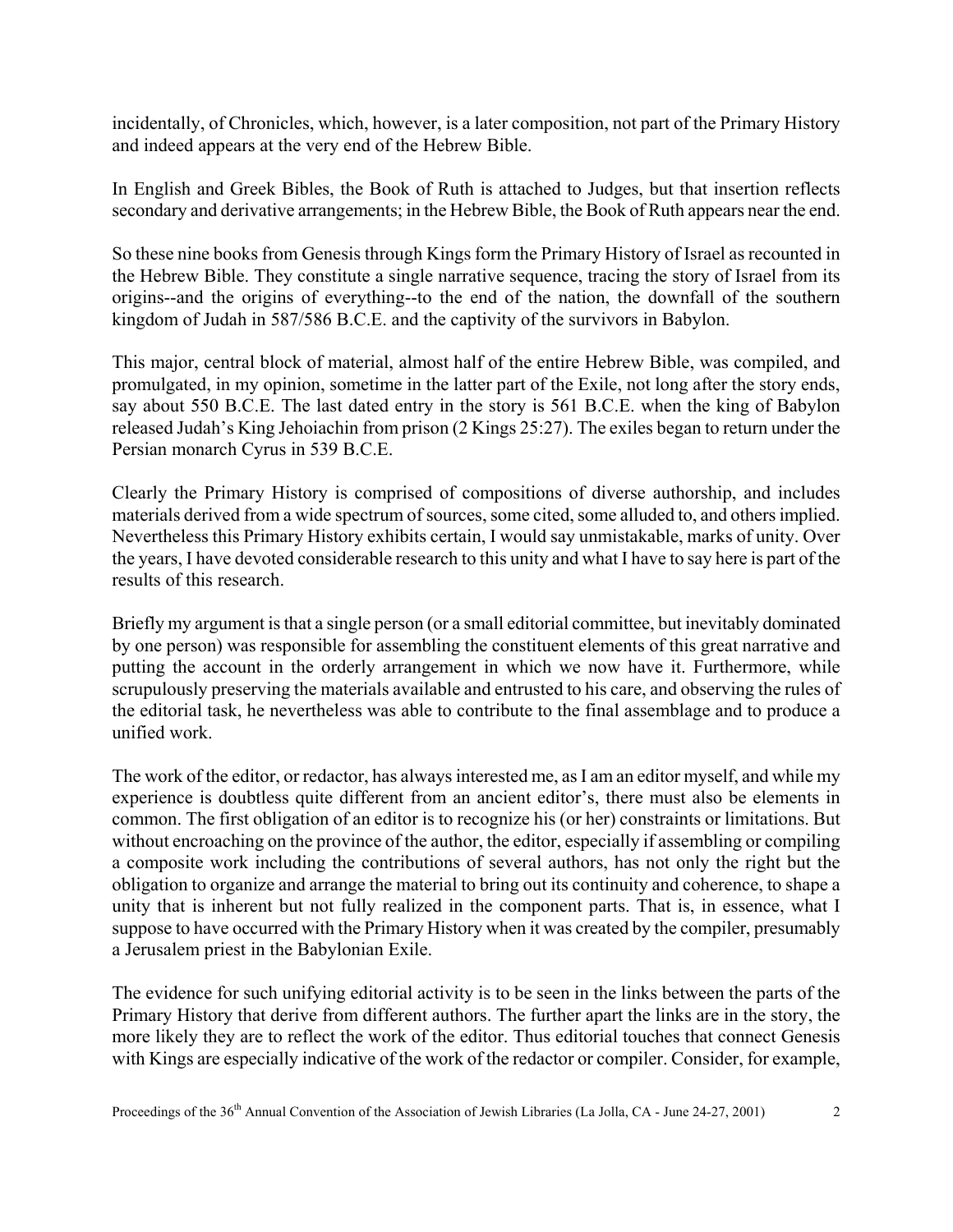the apparent, if superficial, link between the first stories in Genesis (Adam and Eve, Cain and Abel), both of which deal with punishment for sin or crime, and the fate of the nation at the end of Kings. In both the Adam and Eve story and the Cain and Abel story (Genesis 1-4), the outcome of disobedience is banishment or exile, precisely the fate of the presumed readers of those stories, who are themselves the subjects of the final chapters of Kings, the exiles in Babylon.

Moreover, Babylon itself is the subject of the story of the Tower of Babel (Genesis 11), the first narrative after the renewal of life on earth following the Flood. The Tower of Babel story supplies the transition to the account of Abraham's family and the beginning of the patriarchal narrative. So what began in Babylon more than a millennium before ends in the same place for his remote descendants: from Babylon to Babylon provides a neat summary or envelope for the whole of the Primary History. Only a compiler-editor would have achieved explicitly what was only implicit in the separately authored blocks of material.

Let us turn now to a more elaborate structural feature that pervades the whole Primary History, cuts across source and authorship lines and, if sustainable as the work of the compiler, may give us an entirely new perspective on how he managed this vast enterprise.

It is generally agreed that the principal theme of the Primary History is to explain how it happened that Israel, the chosen people of God, who were rescued by him from bondage in Egypt and established in a new homeland, the land of Canaan, to be his nation, lost their independence and their land, and ended up in Exile far away. While the details of this tragedy, the decline and fall of the two nations, Israel and Judah, are given in political/military terms, if not socioeconomic ones, the overriding theme is that just as Israel was created by God, so it could be (and was) destroyed by him. The reason for the latter act was that, from the beginning, the relationship between God and his people was understood to be morally conditioned and was explicated in terms of a binding agreement or covenant between them. Thus, while the deliverance of Israel and its establishment as a nation were the deeds of a gracious God, who acted on the basis of a prior commitment to the patriarchs, beginning with Abraham, nevertheless the continued existence of the nation, not to speak of its success, security and prosperity, would depend upon its behavior, specifically its adherence to a code of conduct agreeable and pleasing to God, and spelled out in the hundreds of rules and regulations, moral and cultic, civic and religious, social, political and economic, which permeates the pages of the Torah. These in turn are summed up in the Decalogue or Ten Commandments, with which every Israelite must have been familiar. Here, in a word (or Ten Words, as they are called in the Hebrew Bible), is the epitome of the covenant, a summary of the rules by which all Israel is to live under the sovereign rule of God.

There is both promise and threat in the terms of the covenant, as both Moses (in the speeches of Deuteronomy) and Joshua (in his speeches in Joshua 23-24) make clear: If Israel obeys the laws of the covenant, then all will be well and Israel will prosper under the aegis of its God; if, however, the people disobey the commandments and rebel against the authority of their God, then everything will be lost: prosperity, security, nationhood and land.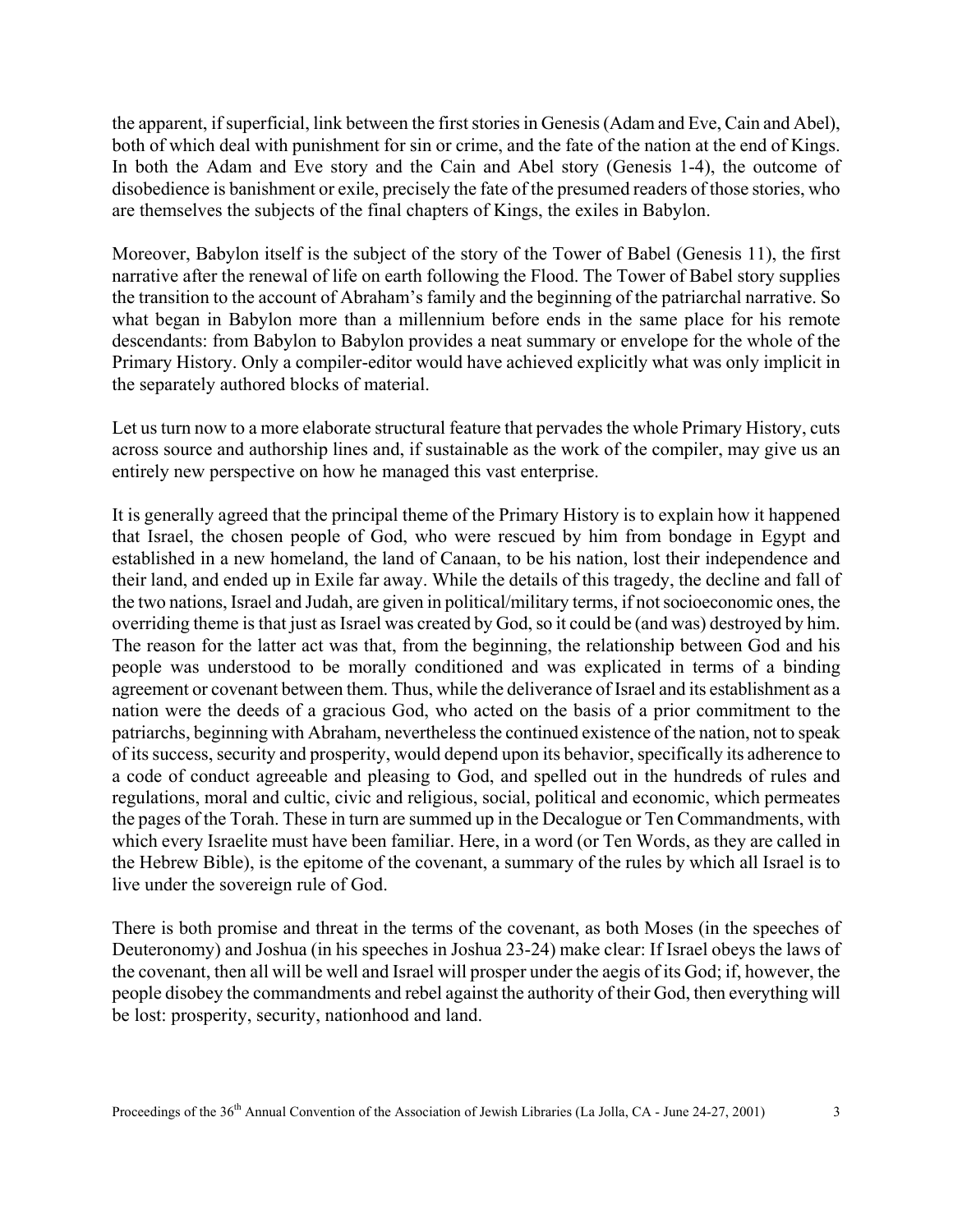The story then is the story of how Israel failed to keep its side of the bargain, failed to observe the requirements of the compact with God, and was ultimately punished for this dereliction of duty. Most readers--scholars and lay people--will probably agree about all this. Clearly there are other themes and important features to the Primary History, but certainly the interpretation of Israel's history and destiny in this major narrative properly emphasizes Israel's covenant obligation and its persistent and repeated failure to live up to God's central demands.

Now I want to try to put myself in the shoes of the redactor-compiler, or to sit at his desk, and ask how I can sharpen the focus, highlight the drama of this decline and fall of the nation(s), to bring home to the survivors the necessary, if onerous, lesson of the past, so as to strengthen their resolve in their present affliction and prepare them for something better in the future, a future that will hold out a very similar combination of threat and promise.

The first thing I would do would be to make a special point of the Decalogue as the core and center of the covenant. The simplest way to do this would be by repetition. The Decalogue is found in both Exodus 20:1-17 and Deuteronomy 5:6-12. Instead of combining the two or conflating them, the compiler keeps them separate. So the Decalogue appears twice in the story, near the beginning of Israel's forty-year march from Egypt to Canaan and just before the end of the journey, as Israel is about to enter Canaan.

Moreover, the repetition of the Decalogue is found at a strategic point in the literary structure. The Book of Deuteronomy is at the center, the fifth book of the nine books in the sequence, and thus serves as the pivot or apex of the entire work. That this is not just a numerical accident or coincidence is shown by the contents of Deuteronomy: Moses, the central figure of the Primary History, dominates the whole book of Deuteronomy, which consists of a series of addresses by Israel's greatest leader toward the end of his life: his valedictory, which has special authority and power. In these sermons, Moses not only reviews the history of his people (thereby providing legitimate reason to repeat the Ten Commandments) but also, as a true prophet, forecasts what is going to happen to them in the future, depending upon their behavior. So the Decalogue is not only the beginning of the national history but it is also at the center of the narrative. Further, the Decalogue symbolizes and summarizes the covenant, the obligations of which fall on every Israelite, first as an individual personally responsible for obedience to the commandments, but also as a member of the community that is answerable to God as a whole for the behavior of its individual members.

We can outline the sequence of events as follows: Israel was delivered from bondage to Egypt and was brought to the sacred mountain, Sinai. There the Decalogue was given as a *précis* of the terms of the terms of the covenant. The people agree to its terms, and the covenant is solemnly ratified by sacrifices and a common meal at the mountain (Exodus 24). The rest of the story is told in the succeeding books and is an account of repeated violations of the covenant, interrupted by occasional reversals and reforms, but culminating in the renunciation of Israel by its maker and founder, and the destruction of the nation: first the northern kingdom of Israel in 722 B.C.E. and then the southern kingdom of Judah in 587/586 B.C.E. The end is captivity in Babylon.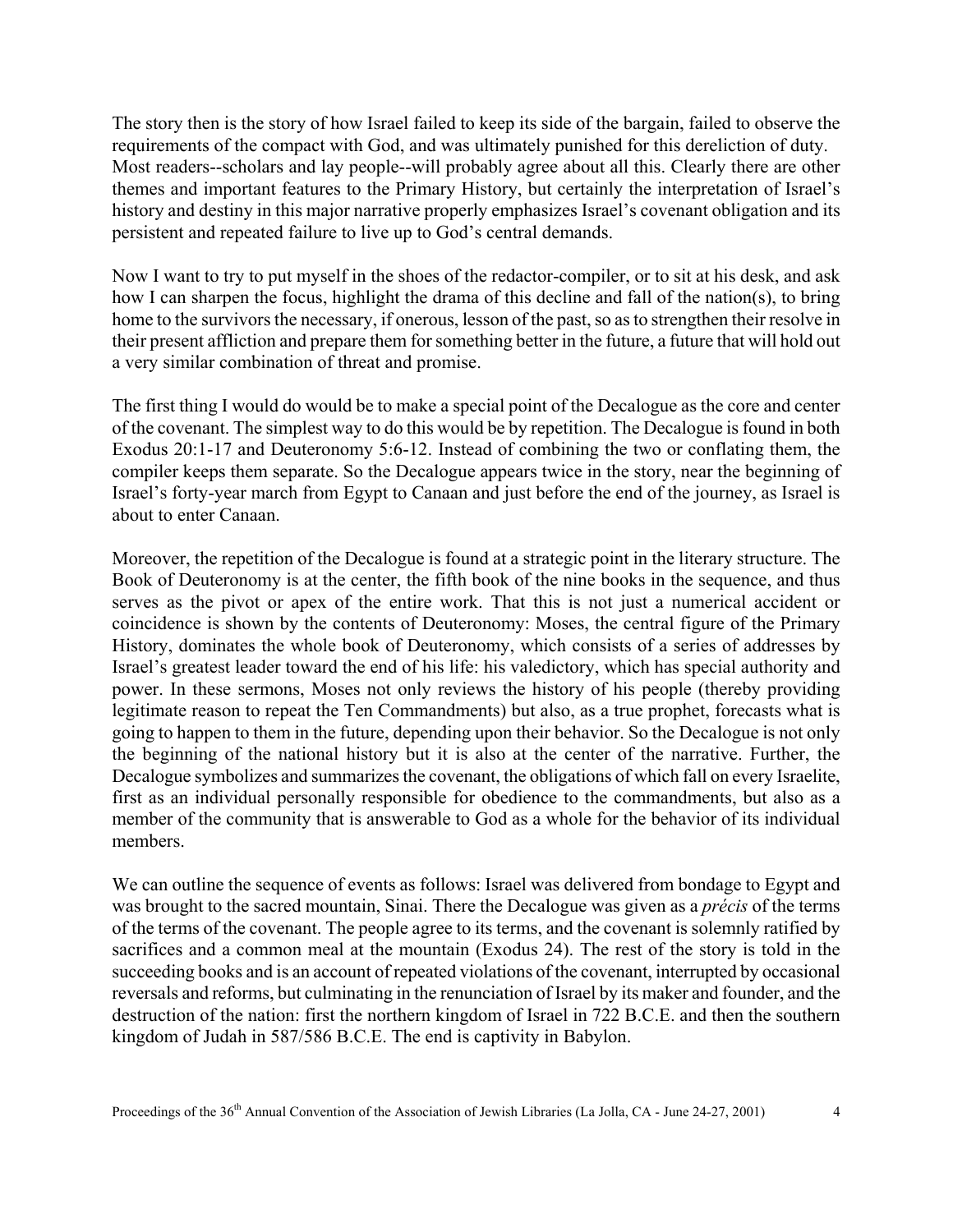How can the final editor of this mighty history make the case more precise, more dramatic and more suspenseful, and at the same time provide a way through the complex details of a 600-year history from beginning to end?

I believe what he did was this: Using the Decalogue as his point of departure, he portrays Israel as violating each one of the commandments directly and explicitly. Further, these commandments are violated in order, one by one. Given the fact that he has a group of books (i.e., scrolls) to deal with, he assigns, in general, one commandment and one violation to each book.

Wherever possible, the seriousness of the episode is stressed in such a way as to show how the violation (usually by an individual) nevertheless involves or implicates the whole nation, so that the survival of the nation itself is put in jeopardy. Only the extraordinary intervention of a leader or a precipitate change of direction on the part of the people provides reason to spare them. In each instance, God finally relents and the relationship is patched up. But the threat and warning remain and are strengthened, so that each succeeding violation brings Israel (and Judah) ever closer to destruction. At the end of the string, all of the commandments will have been violated and God's patience will have run out. Let us now see if--and how--this happens.

The Ten Commandments, $<sup>1</sup>$  in abbreviated form, are listed below:</sup>

Apostasy Idolatry Blasphemy Sabbath observance Parental respect Murder Adultery Stealing False Testimony Coveting

-

Because the editor is working with existing literary works and not just a collection of bits and pieces, he is naturally limited in the degree and extent to which he can arrange or rearrange, organize and reorganize, or manipulate his material. Hence we can expect certain deviations and adjustments as we go along. For example, the fact that the story of covenant-making and covenant-breaking properly begins with the Book of Exodus presents him with something of a problem. Since the Ten Commandments are not yet set forth in Genesis, he cannot make Israel reprehensible for violating them in that book. He therefore must double up the commandments violated in the Book of Exodus.

<sup>&</sup>lt;sup>1</sup>There are several different ways of counting the Decalogue. Different religious bodies have assigned numbers to them in different ways. The numbering here reflects what might be called the consensus position to which most scholars adhere.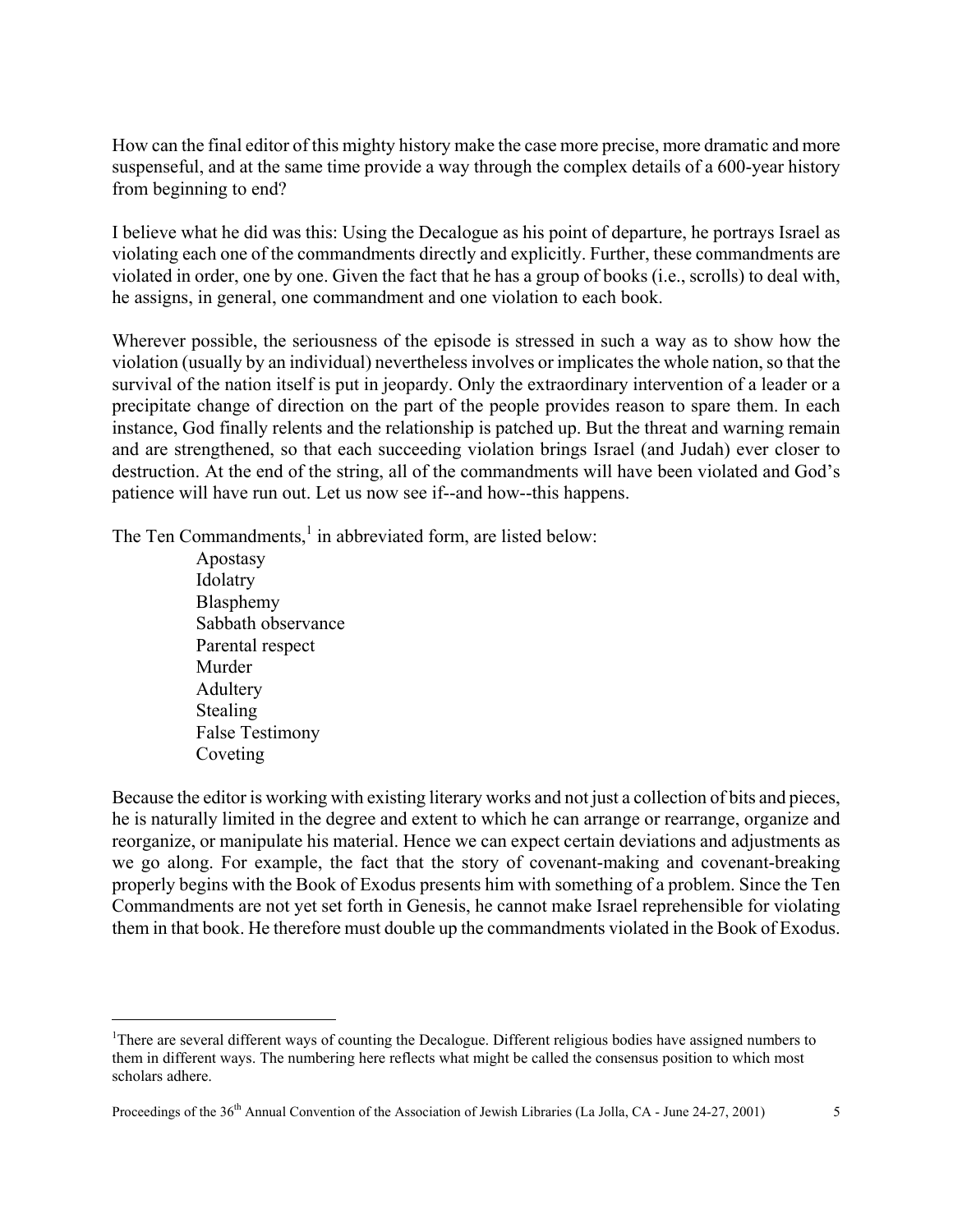## **Apostasy and Idolatry**

Immediately after the Ten Commandments are given on Mount Sinai and the Israelites agree to them, Moses goes up to the mountain to receive instructions for building the Tabernacle. During his absence, the well-known incident of the golden calf occurs (Exodus 32). The episode is described in such a way as to make it clear that the Israelites have violated the first as well as the second commandment: "You shall have no other gods beside me" (Exodus 20:3) and "You shall not make for yourself a graven image" (Exodus 20:4).

The Israelites not only make the golden calf (a graven image), they speak of it as symbolizing one or more gods (apostasy): "And they said, 'These are thy gods, O Israel, who brought thee up from the land of Egypt'"(Exodus 32:4). Thus, we have not only accounted for the first two commandments, but also for the first two books of the Primary History.

When we probe a bit deeper into this episode we find another aspect of it that will be repeated book after book, commandment after commandment: While some Israelites are guilty of violating the covenant in connection with the golden calf, others (the Levites) are not, but the existence of the community is threatened. God tells Moses that he will wipe out Israel and create a new people from Moses' progeny (Exodus 32:10). It is only after Moses intercedes and there is a partial slaughter of the guilty apostates that God relents and the community is allowed to live and carry on its activity (Exodus 32:11-14, cf. vv. 31-35).

This episode becomes the paradigm for the whole subsequent history of Israel. A violation of any of the commandments is a violation of all of them, indeed of the whole covenant, but the primary category is always expressed in terms of apostasy and idolatry, which in this sense are a digest or summary of the Decalogue just as the Decalogue itself is a digest of the full range of rules and regulations of the covenant.

# **Blasphemy**

The third book is Leviticus and the third commandment prohibits the misuse of the name of God, that is, blasphemy: "You shall not invoke the name of Yahweh your God for falsehood" (Exodus  $20:7$ ).

There is just such a story in Leviticus. An unnamed man--the son of an Israelite woman and an Egyptian man—"went out among the people of Israel…and quarreled" (Leviticus 24:10). Then he "cursed the name and committed blasphemy" (Leviticus 24:11). He is brought before Moses and placed in custody until Yahweh's decision is made known. Yahweh then instructs Moses to bring the blasphemer outside the camp where all those who heard the blasphemy are to lay their hands upon his head, and the whole assembly is to stone him (Leviticus 24:12-14). Yahweh tells Moses to tell the people, "Any man, if he curses the name of Yahweh shall surely be put to death, and the whole congregation will stone him--the alien resident as well as the native born--when he curses the name he shall be put to death" (Leviticus 24:15-16).

Among the hundreds of laws and regulations imposed on Israel by the covenant, the Ten Commandments stand out in not having specific penalty attached to them. These are not casuistic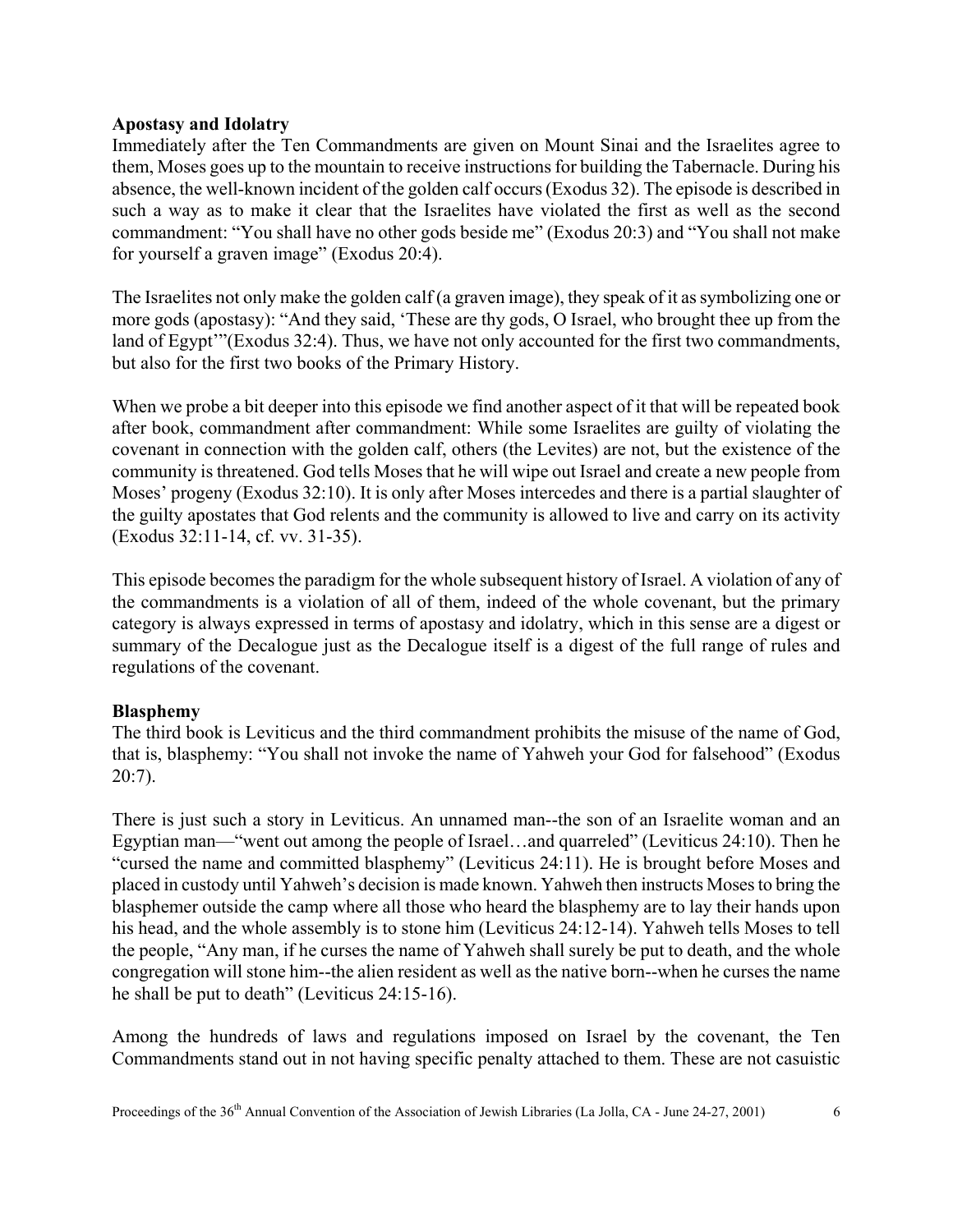laws, stated in terms of cause and effect, crime and punishment, but apodictic laws, flat regulations, obedience to which is simply and unqualifiedly demanded. In the case of the blasphemy we have just recounted in Leviticus, the guilty party is detained until the matter of punishment has been resolved. The Israelites recognize that there has been a serious breach of the covenant, but neither they nor Moses know how to deal with the matter.

When word is received from Yahweh, it is necessary for the whole community, including those who witnessed the crime, to participate in the act of judgment. In that way, the community is cleared of complicity with the guilty person, and escapes the consequences of this fatal breach of the covenant. While the particular occurrence may seem trivial in comparison with the making of the golden calf, the special treatment accorded this passing event shows that the writer (or editor) had in mind the highest level of covenant obligation--the Decalogue.

## **Sabbath Observance**

The fourth book in the Primary History is Numbers and the fourth commandment is Sabbath observance:

"Remember<sup>2</sup> the Sabbath Day to keep it holy. For six days you shall labor and do all your work, but the seventh day is a sabbath of Yahweh your God. You shall do no work at all, neither you nor your son nor your daughter, your male or female servant, nor your cattle, nor the alien who is within your gates" (Exodus 20:8-10).

In Numbers we find a story about a man who gathered sticks on the Sabbath, thus violating the prohibition against doing any work on that day:

"While the Israelites were in the wilderness, they found him gathering wood on the Sabbath Day. So those who found him gathering wood brought him to Moses and to Aaron and to the whole assembly. They detained him in the guard house, because it had not been explained what should be done to him. Then Yahweh said to Moses:

'The man shall surely be put to death. The whole assembly shall stone him with stones, outside the camp.' So the whole assembly brought him outside the camp and they stoned him with stones and he died, as Yahweh had commanded Moses" (Numbers 15:32-36).

This story is very much like the one in Leviticus concerning blasphemy. In both cases, a violation of one of the Ten Commandments is recorded and the man responsible is arrested pending sentence and the imposition of appropriate punishment. In both cases the determination of the penalty (death by stoning by the whole assembly) is made by Yahweh through direct communication with Moses. The action by God is taken to supplement the Decalogue itself, which only lists the injunctions but does not specify the punishment. And the severity of the penalty serves to emphasize the centrality and essentiality of these terms of the covenant. Anything less than the removal of the offender would

-

 $2^2$  In Deuteronomy 5:12, the word is "observe."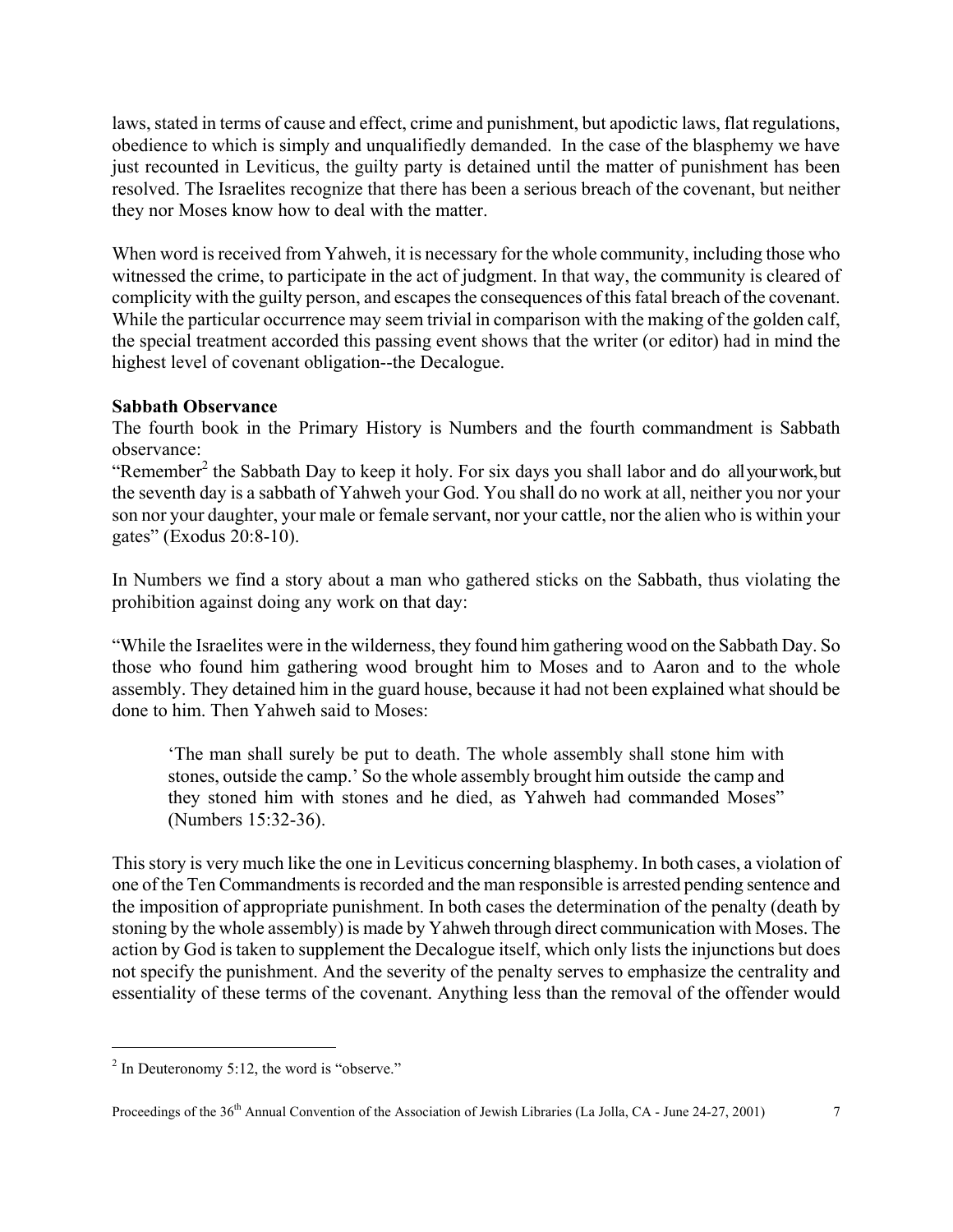implicate the whole community in the offense and ultimately lead to abrogation of the compact and the dissolution of the nation.

## **Parental Respect**

The fifth book is Deuteronomy and the fifth commandment reads as follows: "Honor your father and mother, so that your days may be prolonged on the land that Yahweh your God is going to give you" (Exodus 20:12).

Once again, there is an account of a violation of a particular commandment. This time, however, it is couched in the hypothetical terminology of case law: prescribing the punishment for a specified crime. In other words, the formulation in Deuteronomy is a stage beyond Leviticus and Numbers. In the earlier books, we are given the incident or episode that provided the basis or precedent on which the punishment was fixed. Here we have a more general formulation, presumably derived from a particular incident, now lost, or no longer included in the biblical tradition. However, like the earlier episodes, the story supplements the Decalogue in that it specifies the penalty for violation of the commandment. Here is the statement of it:

"If a man has a son, who is contumacious and rebellious [i.e., stubbornly rebellious] and will not obey the orders of his father or his mother; and if they chastise [discipline] him and he persists in his disobedience, then his father and his mother shall lay hold of him and bring him forth to the elders of his city and to the gate of his place. And they [the parents] shall say to the elders of his city: 'This son of ours is contumacious and rebellious, and he will not obey our orders; he is [also] an idler and a sot.' Then all the men of his city shall stone him with stones until he is dead. So shall you destroy the evil from your midst. And as for all Israel, let them pay heed and show reverence" (Deuteronomy 21:18-21).

### **Stealing**

The order of commandments six, seven, and eight varies among the sources. In an abbreviated version of the Decalogue in Jeremiah's well-known Sermon in the Temple Courtyard (Jeremiah 7:9), these three commandments follow the same order in which they are dealt with in the next three books of the Bible (stealing, murder, adultery) rather than the order in which they appear in Exodus and Deuteronomy (murder, adultery, stealing).

In the Book of Joshua, the major crime, or transgression of covenant, is a case of theft, a violation of the eighth commandment in the conventional ordering of the Hebrew Bible but corresponding to the order of the list given in Jeremiah.

The story in Joshua is told in great detail: The Israelites have destroyed Jericho but have themselves been defeated at the next site on their march, Ai. Yahweh then announces the reason for the defeat: Someone has "stolen" some of the booty from Jericho that had been dedicated to Yahweh. The man is identified by lot: Achan ben-Carmi of the tribe of Judah. At the very outset of the story, the focus is on this essential crime: "The Israelites committed a grave offense regarding the dedicated booty. Achan, the son of Carmi, the son of Zabdi, the son of Zerach of the tribe of Judah took some of the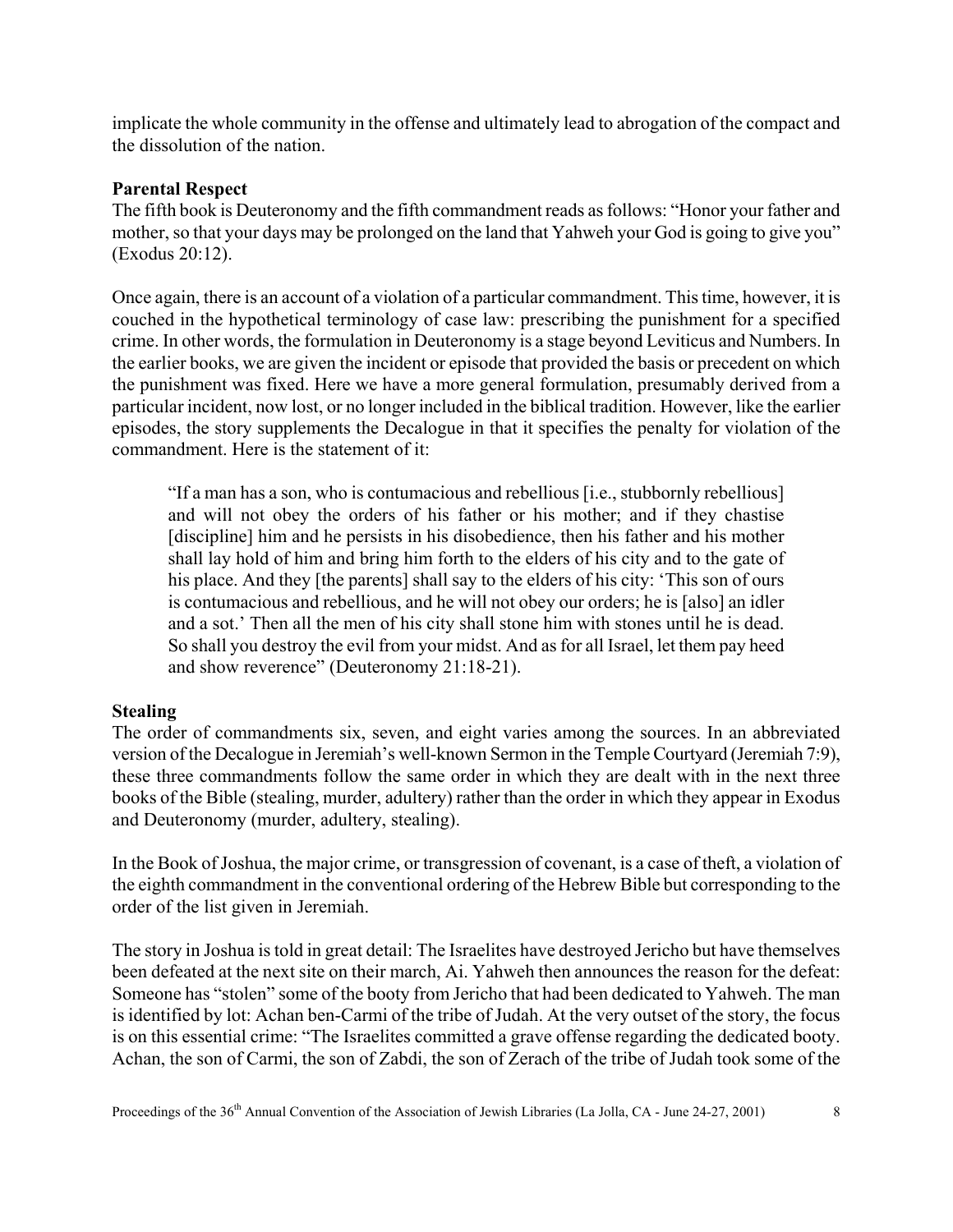sacred booty, and the wrath of Yahweh was kindled against the Israelites" (Joshua 7:1). As a result, the Israelites are defeated at Ai, and this setback jeopardizes their foothold in the land of promise and threatens their whole settlement. The punishment is even more severe and extensive than in the previous cases. Achan and his family are executed by stoning, with the whole community participating.

The story shows how the crime of theft was construed as a capital offense on a par with the other commandments, and punishable in the same manner (by community stoning). In most cases, theft would not be considered a capital offense and the wrongdoer would be punished by a fine, the imposition of damages (requiring payment of double the amount or a larger multiple) or to make restitution in some other suitable fashion. Such cases would hardly serve the stipulated purpose here, but the extraordinary case of Achan does so admirably and thus fits the scheme we have outlined. As in the other cases, here, too, God takes a direct hand in exposing the crime and the criminal, and in imposing the punishment. The editor/compiler has adapted the commandment and structured the story in order to fit the overall pattern and so emphasizes the importance of the commandments and the threat to the life of the community, as well as the divine provision for dealing with violations, and the nation=s narrow escape from the consequences of divine wrath.

### **Murder**

The seventh book, Judges, involves murder, following the order in Jeremiah 7:9. Judges includes many instances in which someone is killed, but most do not qualify for our purposes. Not only are they not considered violations of the commandment against murder, they are regarded as righteous deeds for the sake of the community. The story we have in mind comes at the very end of the book (Judges 19-21). It is the story of an unnamed woman, identified only as a Levite's concubine. The men of Gibeah in Benjamin take her by force in the night and mass rape her (Judges 19). She crawls back to the house where her master is staying and falls dead. The woman is described in the story as "the murdered woman" (Judges 20:4). The Hebrew root is the same as the root of the word for murder in the Decalogue.

The crime is described by the author/editor as the worst in the history of the commonwealth: "Not has there happened, nor has there been seen anything like this since the day that the Israelites went up from the land of Egypt until this day" (Judges 19:30).

# **Adultery**

We have now reached the eighth book, the Book of Samuel, which will deal with adultery. While adultery is often mentioned in the Hebrew Bible, only one example of this rime is spelled out in detail with names of persons and places and specific occasions. This is the well-known case of King David, who took Bathsheba the wife of Uriah the Hittite and subsequently arranged for Uriah to be killed in battle to conceal the original crime. The climax of the story occurs when the prophet Nathan confronts the guilty king who ultimately repents (2 Samuel 11-12).

For the author/editor of Samuel, David's adultery with Bathsheba was a turning point not only in David's reign, but in the history of the kingdom. All the subsequent trials and ills of the later years, the rebellions and machinations, are described as stemming from that violation by the king, who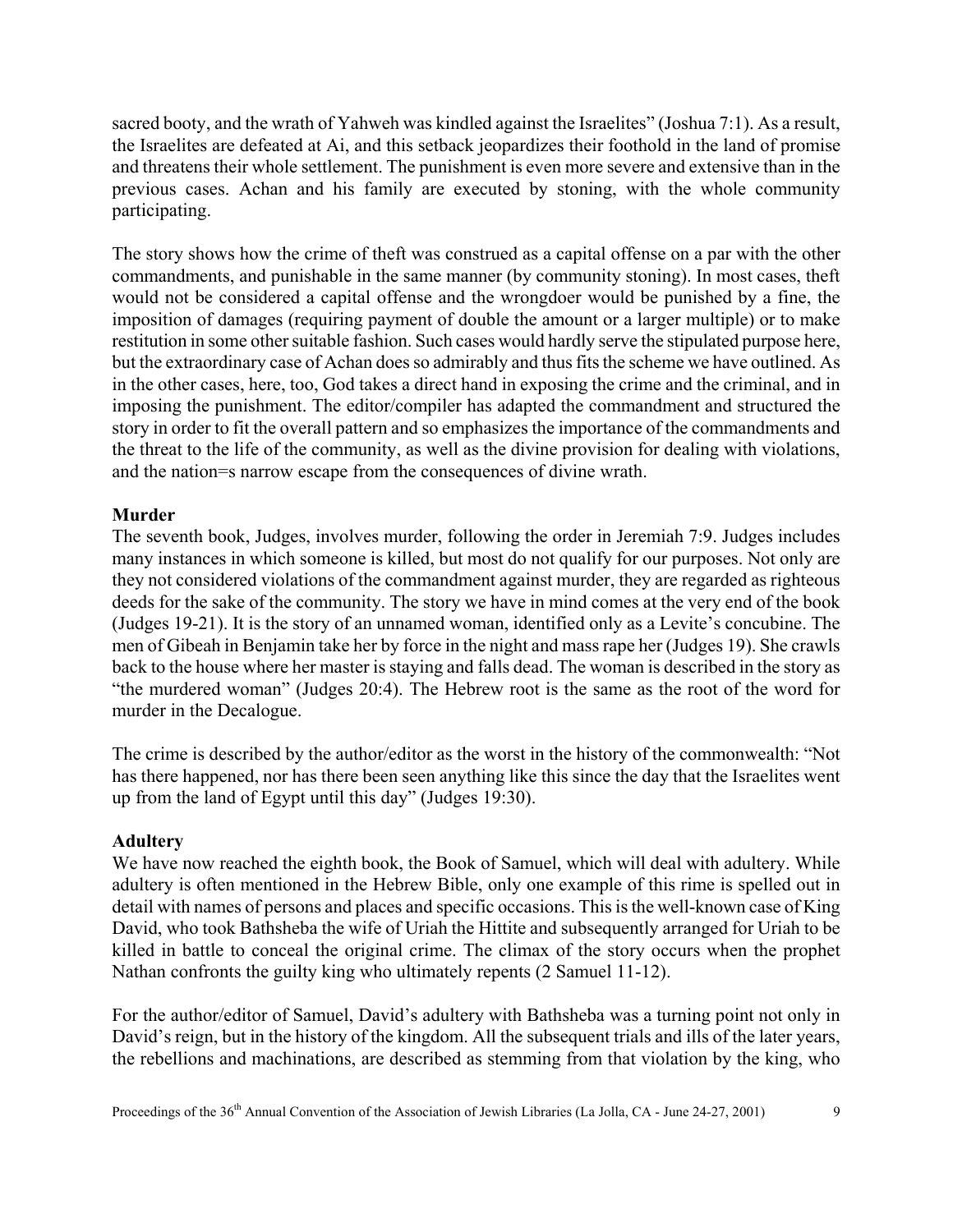compounded adultery with murder, forfeited the respect and loyalty of his troops and thus distanced himself from Yahweh, the covenant and the privileged status he had enjoyed as the anointed of Yahweh. The peril for the country is amply documented, as well as the act of divine remission and compassion. Once again, the kingdom escapes its fate, and the dynasty is preserved for the sake of the nation.

## **False Testimony**

 $\overline{a}$ 

The last book in the Primary History is Kings and it invokes the ninth commandment. Once again, royalty is involved, and the action produces widespread and very serious consequences for the kingdom. The commandment in this case deals with false testimony in a legal proceeding, what we would call perjury. (In our courts, witnesses testify under oath or solemn affirmation, which is required for perjury, whereas in ancient Israel oaths were invoked only under special conditions and only on the defendant.) The story in Kings involves Ahab, king of Israel, his Phoenician wife Jezebel, and a man named Naboth. When Naboth refuses Ahab's offer to purchase the former's vineyard, Jezebel arranges to have false charges brought against Naboth, accusing him of cursing both God and king. As punishment, Naboth is stoned to death and Ahab takes possession of Naboth's vineyard (1 Kings 21). Here is a clear violation of the ninth commandment ("You shall not bear false witness against your neighbor [fellow-citizen]" [Exodus 20:16]).

Once again, an angry prophet, in this case Elijah, denounces the guilty party and decrees dire punishment ("Have you killed and also taken possession?…In the place where dogs licked up the blood of Naboth shall dogs lick your own blood" [1 Kings 21:19]). Once again a king is faced with the undeniable facts, is remorseful and repentant. And again God is merciful and postpones the evil day of judgment (1 Kings 21:27-29).

The final historical settling of accounts, however, is not long in coming. Before the Book of Kings is concluded, both Israel and Judah will have met violent ends as nations, their armies defeated, their countries conquered, their capital cities destroyed, and their leading citizens taken into captivity in faraway lands.

We have come to the end of our string as well: nine books, nine commandments. But what of the tenth: "You shall not covet"? $3^3$ 

The tenth commandment is distinctive. Its emphasis is on motivation or attitude, rather than action, as is clearly the case with the other commandments. It functions therefore as a complement or supplement to several of the preceding commandments--stealing, murder, adultery and false swearing--providing the motivation clause or explanation of the mental or emotional process behind the commission of the crime. In each of the crimes involved in the sixth, seventh, eighth, and ninth commandments, what lay behind the crime was the illicit desire, the sinful urge to take what

<sup>&</sup>lt;sup>3</sup> The full text reads as follows: "You shall not desire [or covet] your neighbor's house. You shall not desire your neighbor's wife, his man or maidservant, his ox or his ass, or anything at all that belongs to your neighbor" (Exodus 20:17).